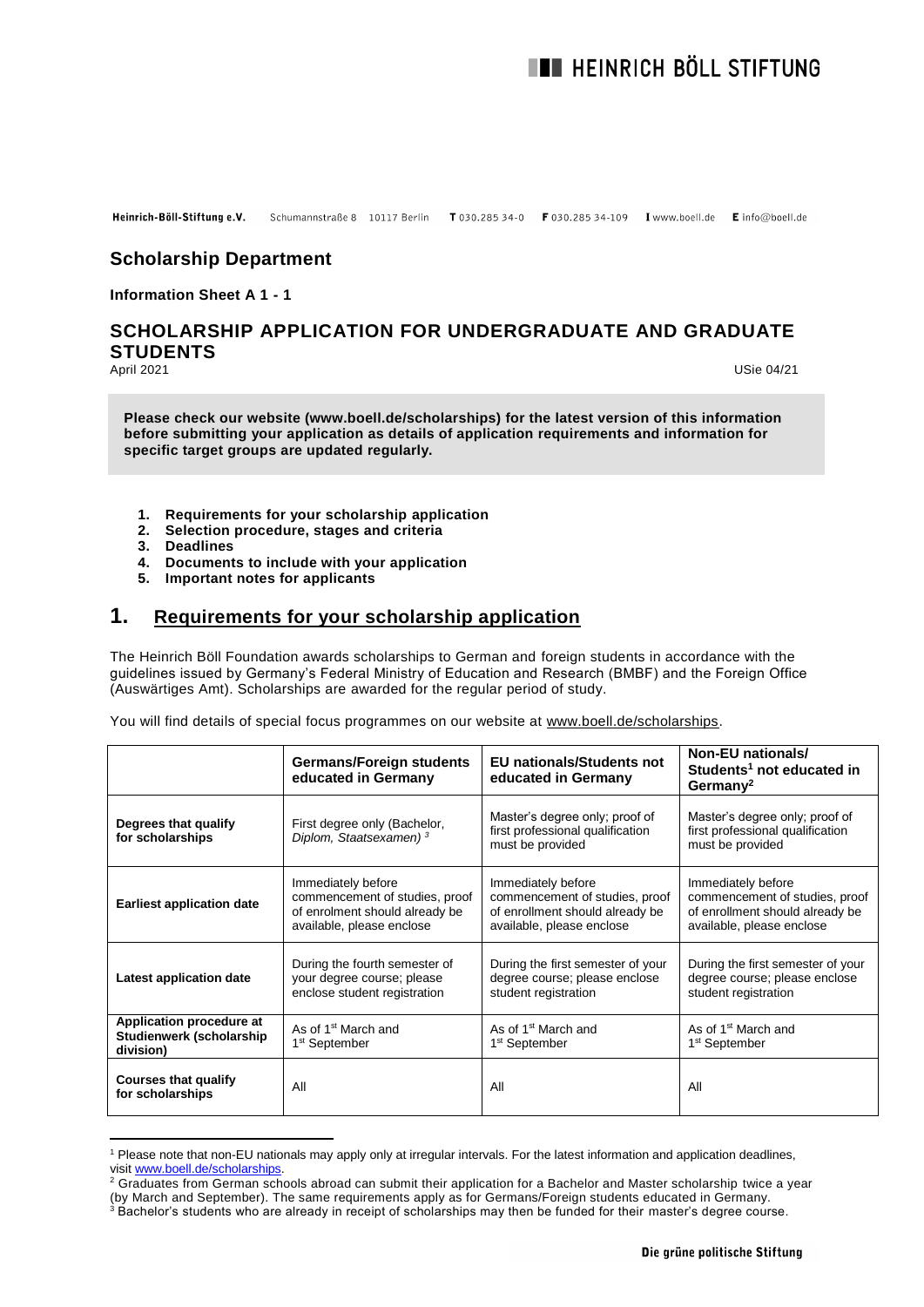# **THE HEINRICH BÖLL STIFTUNG**

|                                                                                                                   | <b>Germans/Foreign students</b><br>educated in Germany                                                                                                 | <b>EU</b> nationals/Students not<br>educated in Germany                                                                                                | Non-EU nationals/<br>Students <sup>1</sup> not educated in<br>Germany <sup>2</sup>                                |
|-------------------------------------------------------------------------------------------------------------------|--------------------------------------------------------------------------------------------------------------------------------------------------------|--------------------------------------------------------------------------------------------------------------------------------------------------------|-------------------------------------------------------------------------------------------------------------------|
| <b>Universities</b>                                                                                               | Degree courses at state or state-<br>recognised universities in<br>Germany, Switzerland and other<br>EU member states                                  | Degree courses at state or state-<br>recognised universities in<br>Germany, Switzerland and other<br>EU member states                                  | Degree courses at state or state-<br>recognised universities in<br>Germany                                        |
| <b>Regular duration</b><br>of scholarship                                                                         | Regular period of study, may be<br>extended by one semester                                                                                            | Regular period of study, may be<br>extended by one semester                                                                                            | Regular period of study, may be<br>extended by one semester                                                       |
| <b>Required proof of</b><br>proficiency in German                                                                 |                                                                                                                                                        | Level B2 or DSH 2<br>(with certificate)                                                                                                                | Level B2 or DSH 2<br>(with certificate)                                                                           |
| Level of scholarship<br>funding<br>(Possibly plus family,<br>childcare allowance, health<br>insurance or similar) | Varies, like the German BAföG,<br>according to parental income or<br>own assets or earnings: max.<br>€752 plus €300 study costs<br>allowance per month | Varies, like the German BAföG,<br>according to parental income or<br>own assets or earnings: max.<br>€752 plus €300 study costs<br>allowance per month | €861 per month plus various<br>individual allowances                                                              |
| <b>Funding of limited periods</b><br>spent abroad for purpose<br>of study, internship or<br>similar               | Additional funding available<br>for scholarship-holders only                                                                                           | Additional funding available<br>for scholarship-holders only                                                                                           | For scholarship-holders only:<br>Funding is available for limited<br>periods spent abroad for<br>purpose of study |
| <b>Funding of tuition fees</b>                                                                                    | Not possible in Germany.<br>Possible to a limited extent in<br>other countries                                                                         | Not possible in Germany.<br>Possible to a limited extent in<br>other countries                                                                         | In certain cases possible in<br>Germany                                                                           |

# **2. Selection procedure, stages and criteria**

The Heinrich Böll Foundation's selection procedure for scholarship applicants consists of **three stages**:

- 2.1 Submission of **written application documents**, including a personal reference on your social commitment and an expert reference from a university lecturer or, in the case of new students - a schoolteacher. The expert reference, preferably in a sealed envelope, may be submitted with the applications or submitted separately by the referee.
- 2.2 **An interview with a liaison lecturer**, usually held at your university or near where you live (telephone interviews may also be held).
- 2.3 Attendance at a **selection workshop** in Berlin consisting of a one-to-one interview and a group discussion.

At each stage only a small group is selected for the next stage. You will be informed in writing of the decision reached at each stage of the selection procedure.

#### **Stage 1: Submission of written application documents**

The key criteria for assessing written applications and admission to the next stage of the procedure are:

- **Very good school or college/university academic record**
- **Social commitment and political interest**
- **Convincing reasons for applying to the Heinrich Böll Foundation**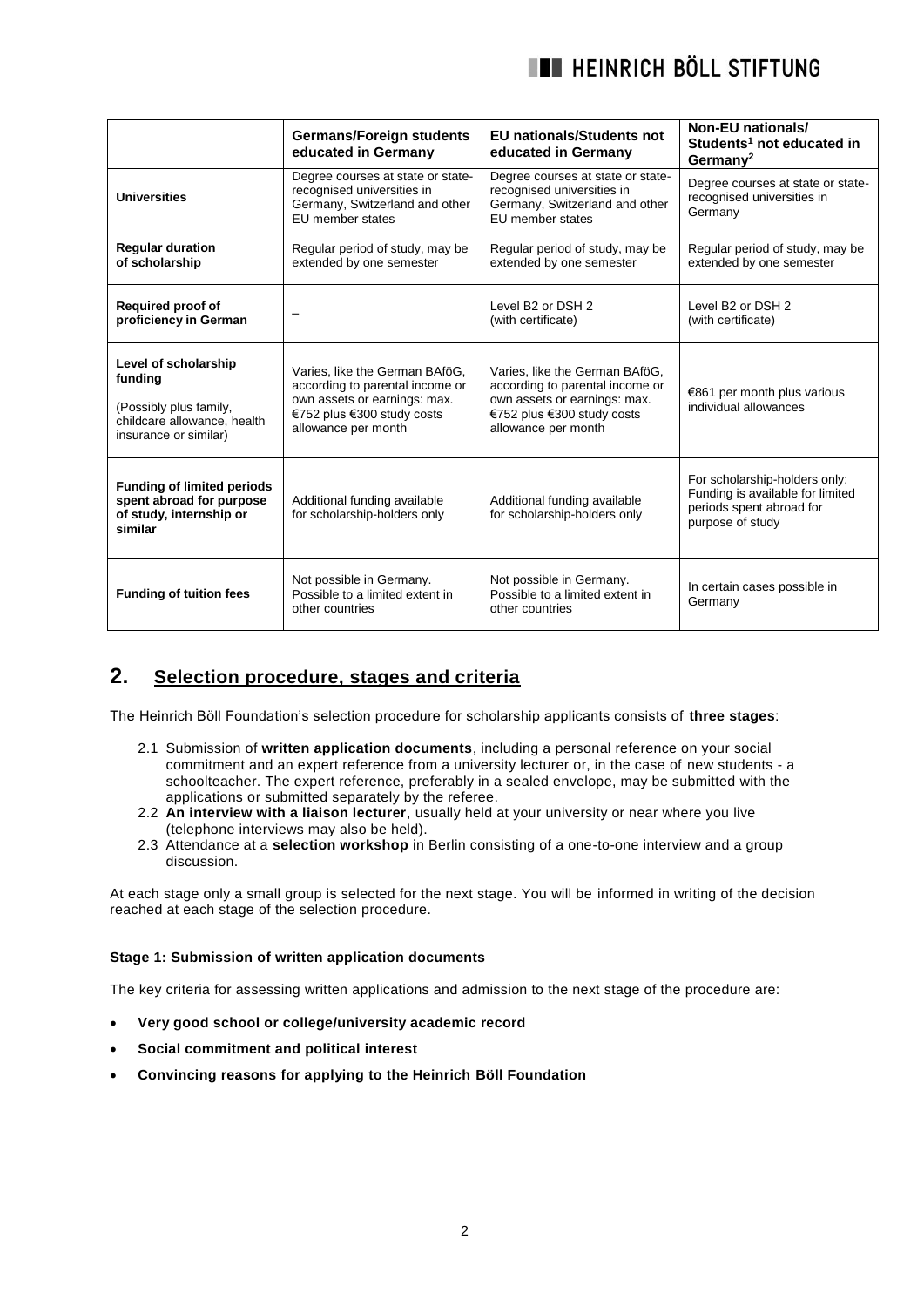#### **Stage 2: Interview with a liaison lecturer**

At this stage a **report** by the liaison lecturer is added to your application. It is based on **an interview of about an hour that the liaison lecturer** (appointed by the Heinrich Böll Foundation) **holds with you, as a rule, at the lecturer's place of residence in Germany**. **In exceptional cases the liaison lecturer may agree to hold a telephone interview.** 

The interview with the liaison lecturer will address the applicant's ability to study, his or her academic record and main areas of study, how he or she sees the study discipline in question and – in some cases –the applicant's social commitment and political interest and awareness.

The liaison lecturer will then write an expert report on the interview covering the above-mentioned points.

#### **Stage 3: Selection workshop**

On the basis of the liaison lecturers' and other expert reports and the quality of the exposé applicants will be invited to attend the selection workshop.

The selection workshop consists generally of a **structured one-to-one interview** and a **group discussion**. The digital workshop however involves no group discussion. The main focus of the workshops is to assess the applicants' personal abilities as described in our Mission Statement on Promoting Young Talent (see [www.boell.de/scholarschips\)](http://www.boell.de/scholarschips).

#### **NB: If you have already attended a selection workshop and received a letter of rejection you may not re-apply.**

### **3. Deadlines**

Please check our homepage [www.boell.de/scholarships](http://www.boell.de/scholarships) for our current application deadlines.

For German students and students who received their university entrance qualification from a German school ('Bildungsinländer/innen') the following deadlines apply:

| Application deadline (please note: we only accept<br>online applications) | By 1 March*             | By 1 September*           |
|---------------------------------------------------------------------------|-------------------------|---------------------------|
| Interview with liaison lecturer                                           | Generally by mid May    | Generally by mid November |
| Selection workshops                                                       | June/July*              | Dec./Jan./Feb.*           |
| Notification of scholarship award                                         | July                    | January/February          |
| Probable commencement of scholarship payments                             | At the latest 1 October | At the latest 1 April     |

For international students (both EU and non-EU) the following deadlines apply:

| Application deadline (please note: we only accept<br>online applications) | By 1 March*             | By 1 September*                  |
|---------------------------------------------------------------------------|-------------------------|----------------------------------|
| Interview with liaison lecturer                                           | Generally by mid May    | <b>Generally by mid November</b> |
| Selection workshops                                                       | June/July*              | Dec./Jan./Feb.*                  |
| Notification of scholarship award                                         | July                    | January/February                 |
| Probable commencement of scholarship payments                             | At the latest 1 October | At the latest 1 April            |

\* Application deadlines are binding, with no exceptions permitted. You will be notified of your workshop date.

**Please note that additional special focus programmes (with a thematic focus or for a focus group) will be advertised in irregular intervals. Here, too, the above-mentioned deadlines for German and international students apply.**

Please consult our website [www.boell.de/scholarships.](http://www.boell.de/scholarships)

**The password-protected web portal for online applications is accessible at least six weeks before the application deadline.**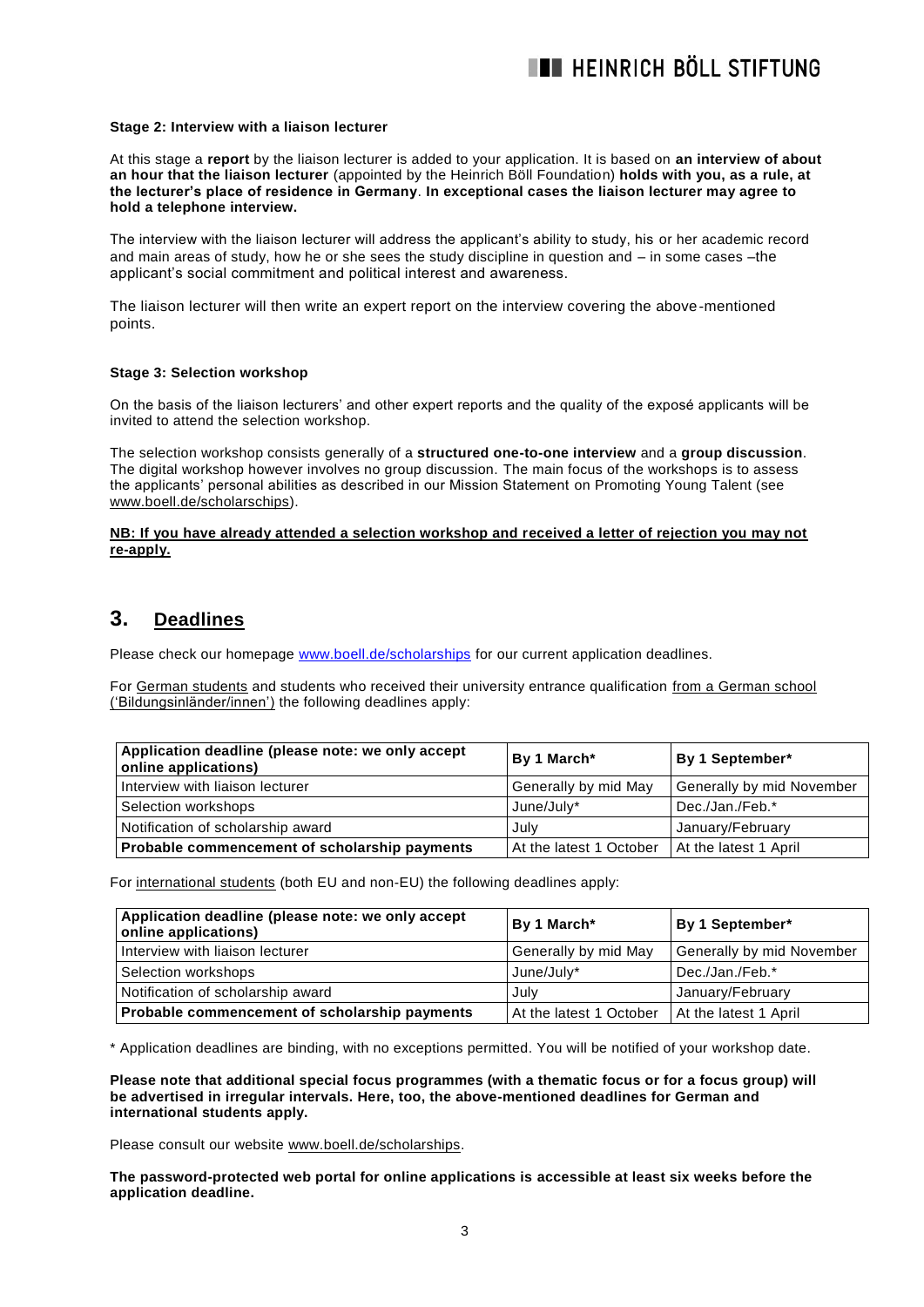# **4. Documents to include with your application**

If you are interested in the Heinrich Böll Foundation's scholarship and funding programme, please use the web portal on [www.boell.de/scholarships](http://www.boell.de/scholarships) for your application.

A complete set of application documents needs to be uploaded to the web portal as pdf versions of the following documents.

### **I. Application form ("Bewerbungsbogen Studienstipendium") with:**

The document's template is available from our website and from the download center of the application portal. Please enter the following data online into the pdf form.

- Your personal data and CV
- Your motivation for are applying to the Heinrich Böll Foundation
- An outline of your motivation for studying your chosen subject and of your main areas of interest
- An outline of your social commitments and political interests et al.

#### **II. University entrance qualification or equivalent**

- A copy of your Abitur, baccalaureate or university entrance qualification.
- If required, a German or English translation by a certified translator
- **III. A list of study certificates to date if you have already commenced your studies**  (printout supplied by the University's examinations office)

#### **IV. For foreign applicants for a scholarship to study for a master's degree: Certified copy of your first degree certificate**

 Certified copy of the degree certificate, with German or English translation if required, along with an explanation of the grading if it differs from the German system (cf *Modifizierte Bayerische Formel* on the Internet)

#### **V. Student enrolment certificate (***Immatrikulationsbescheinigung***):** must be submitted with application

#### **VI. For foreign applicants: Written proof of German language proficiency**

**Minimum requirement: "**Deutsche Sprachprüfung für den Hochschulzugang" **DSH 2** or Level **B2**

#### **VII. For applicants for the programme** *Medienvielfalt anders: Junge Migrantinnen und Migranten in den Journalismus***: Some Work samples**

 The work samples should document your initial experience of media work gained at a school or students' magazine, for example, in local radio or with an agency. Proof of publication (or broadcasting) of the samples is needed.

#### **VIII. A third-party reference on your social commitment (1-2 pages):**

This should be a confirmation and detailed description of your social commitment by a person of your choice who knows you well and is able to assess your commitment. This referee should be neither a friend nor a member of your family. Wherever possible, he or she should be a representative of an institution or an organisation. Internship testimonials are not suitable for this purpose. Foreign applicants from conflict areas or similar who are unable to provide a reference must explain why.

Please inform your referee that the reference should contain the following information:

 A description of your social commitment, especially in areas in which you have actively assumed responsibility. The reference should state exactly what you have done or achieved to date, assessing in particular aspects of your commitment that are not sufficiently apparent from your CV or your statement of motivation.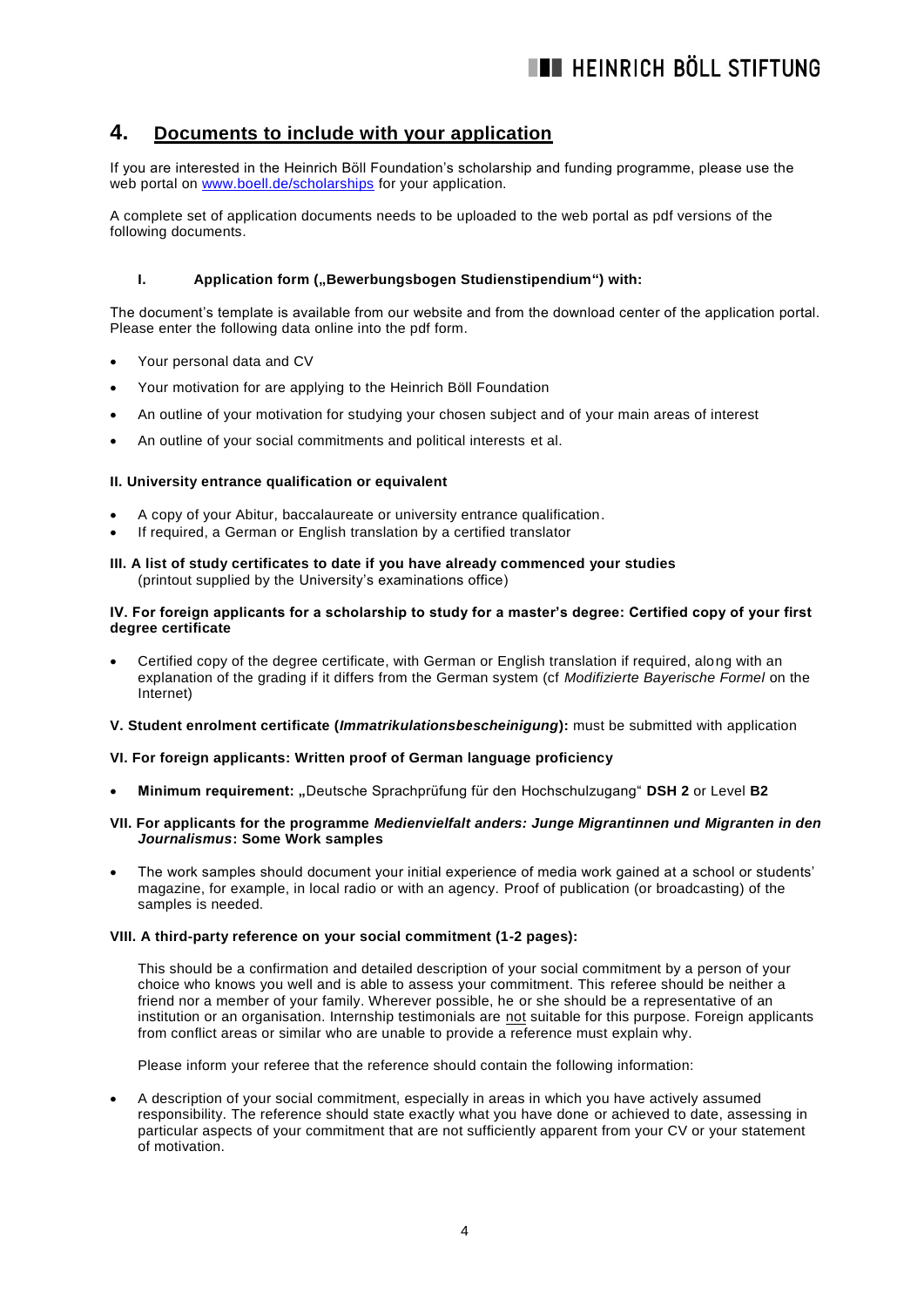- A personal assessment of your specific concerns and which particular causes you support
- An assessment of your ability to reflect on political affairs and an appraisal of your personality
- The context in which the referee made your acquaintance and how long he or she has known you.

The referee may email the personal reference directly to the Heinrich Böll Foundation. Alternatively you yourself can upload the reference to the application portal. The reference must be on letterhead and the original must be signed. A signature is not required if the reference is emailed directly by the referee from his/her email account.

To avoid duplication, please ensure that the reference is submitted to us only once – either directly by the referee by email, or by yourself in the application portal.

Please note it is not necessary to send the reference additionally by post.

Please make sure to send us the reference just once.

#### **IX. An expert reference from a university or college lecturer (1-2 pages):**

The **expert reference** written by a university lecturer should give details of the study programme you propose to enter, your study interests and your academic record to date.

International applicants should whenever possible, submit an expert reference by a university lecturer at the university in Germany where they would like to study; if you have already started your studies in Germany at the time of application, the expert reference must come from a university lecturer from the university you are attending.

If you have already commenced your studies at the time of application, please submit an expert reference from a university lecturer but not an adjunct or assistant lecturer (keine "Lehrbeauftragten") in your respective subject area.

Please inform your referee that for the expert reference he or she needs to use the form provided. It can be downloaded from the website at [www.boell.de/scholarships.](http://www.boell.de/Studienwerk)

The expert reference should preferably be sent directly to the scholarship department of the Heinrich Böll Foundation by the referee by email. The email address of the scholarship department can be found on the form.

If the expert reference is in your possession, please submit it directly with your application documents and upload it to the application portal yourself. To avoid duplication of work, please ensure that the expert reference is submitted to us only once – either directly by the referee by email, or by yourself in the application portal. The original reference must be legible, ideally typed (not handwritten), and signed. A signature is not required if the reference is emailed directly by the referee from his/her email account.

Please note: It is not necessary to send the expert reference additionally by post.

Please make sure to send us the reference just once.

Please note: The personal reference and the expert reference must come from different persons.

#### **X**. **Refugees are requested to enclose a document providing information on their residence permit (asylum status).**

# **Important notes for applicants**

- **... on how to present your application documents:**
- **The complete application – i.e. all application documents including (possibly separately submitted) expert and personal references** – must be submitted by the 1<sup>st</sup> March or 1<sup>st</sup> September. Only then can the application be deemed complete and ready for processing. We kindly ask for understanding that incomplete applications cannot be processed. If your application documents are not complete, we will let you know and inform you about the next application date.